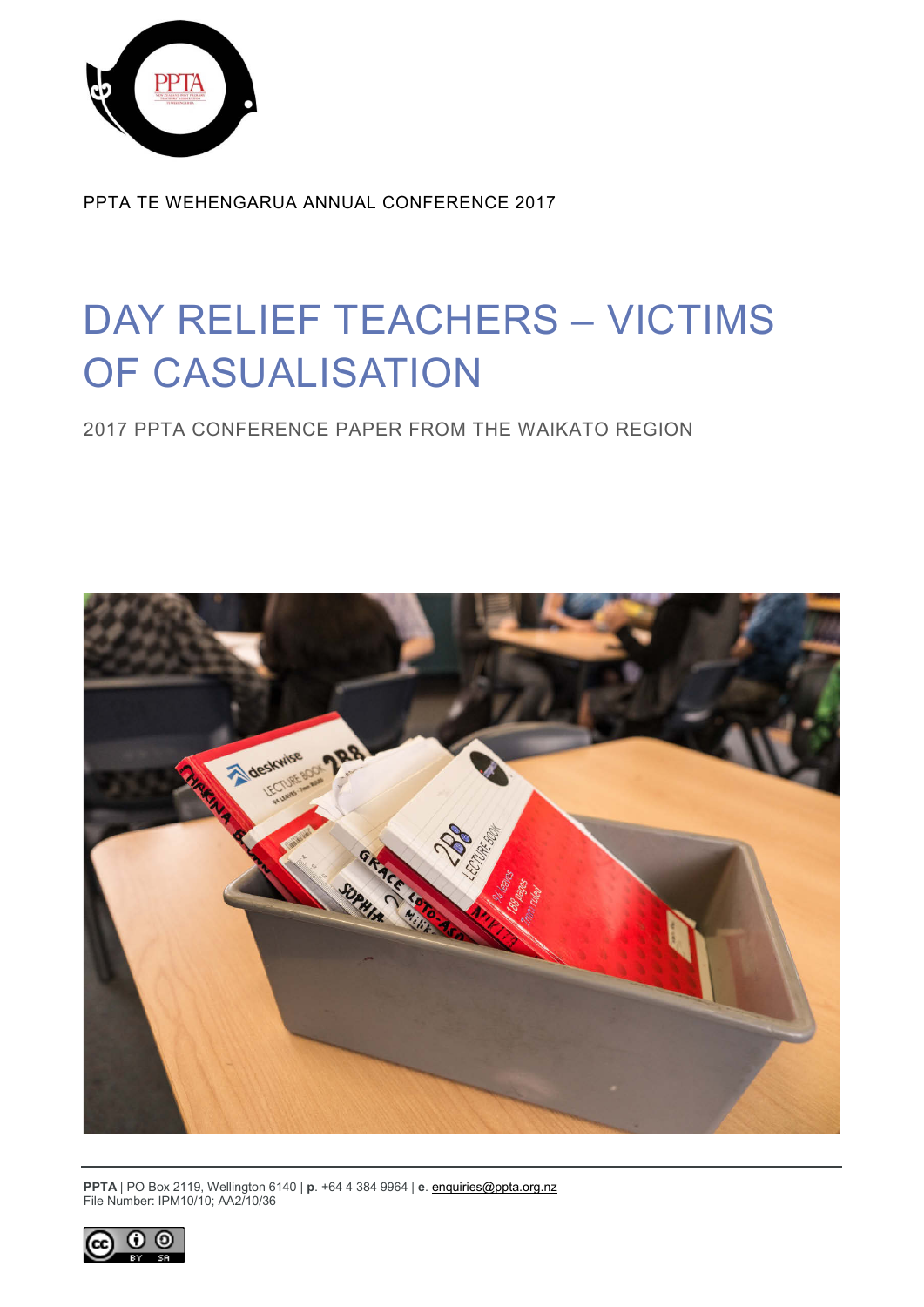This paper outlines the issues faced by day relief teachers, including their terms of employment, their difficulties in gaining a school's agreement to act as lead school for the purpose of attestation and certification, and their inclusion and participation as PPTA members in the branch/es they relieve in. It proposes a number of ways that branches can support these members.

## <span id="page-1-0"></span>**RECOMMENDATIONS**

- 1. That the report be received
- 2. That PPTA branches monitor relief teachers' conditions of work and encourage relief teachers to join PPTA
- 3. That PPTA develop guidelines for schools, for members who are day relievers and for branches on the employment, conditions and issues of relief teachers and how they can be supported by and involved in the union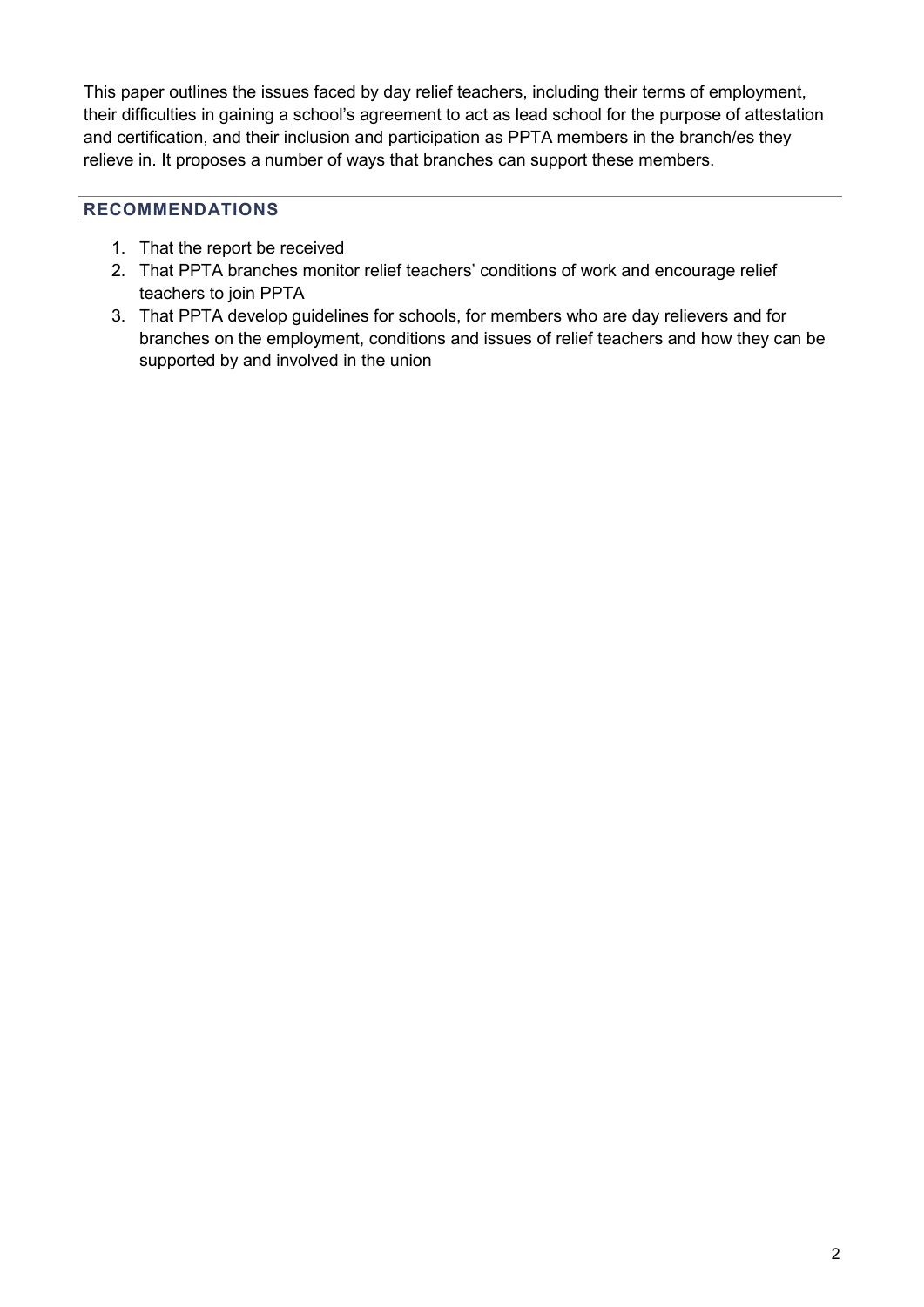## <span id="page-2-0"></span>**CONTENTS**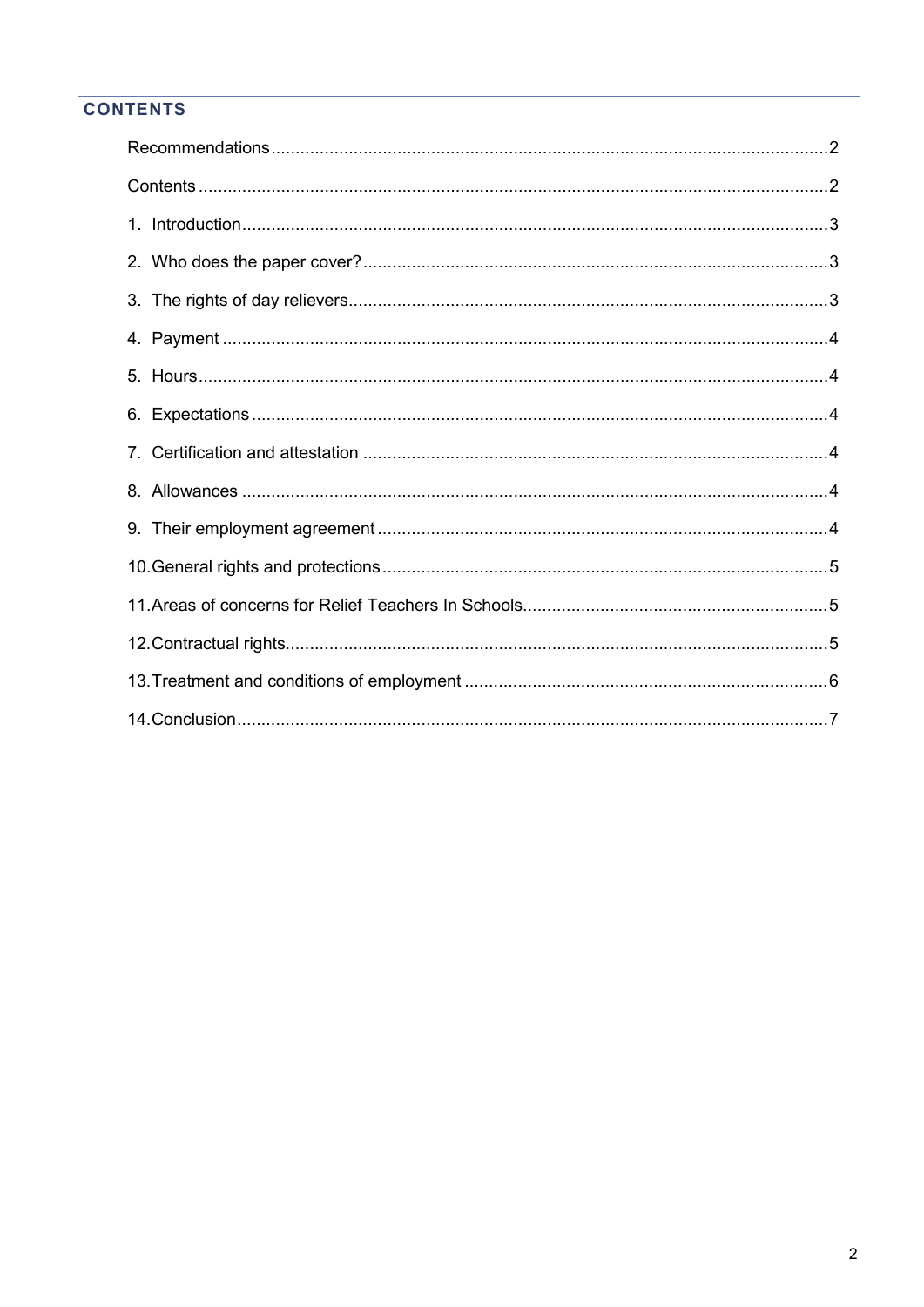## <span id="page-3-0"></span>**1. INTRODUCTION**

1.1 At the 2016 PPTA annual conference, a paper from the Auckland region and the Establishing Teachers' Committee titled Teachers in the precariat: fixed-term contracts and the effects on establishing teachers, was presented. The paper outlined the uncertainty of employment and conditions of work for many establishing teachers on fixed term contracts, which meant that continuity of employment as they worked towards full registration was compromised. The Waikato region proposed an additional recommendation to that paper "That NZPPTA develop and distribute a guide for schools on the employment of relief teachers, by the beginning of the 2017 school year." This was in response to anecdotal information, which revealed concerns about the conditions of employment and differences between schools in how relief teachers were used by schools. This recommendation was withdrawn in favour of presenting a separate paper and draft guidelines for schools to be presented at the 2017 annual conference.

## <span id="page-3-1"></span>**2. WHO DOES THE PAPER COVER?**

- 2.1 The 2016 Auckland paper outlined many of the issues facing teachers on fixed term contracts, particularly establishing teachers. However, there are many other teachers attached to schools that also face issues and problems, which need to be addressed. Schools rely on a pool of teachers in the community who can fill relieving positions, both short and long term, as well as day relief. The 2016 paper focused on the issues of fixed term teachers in longer term positions. This paper covers day relieving teachers. It will hopefully serve as a timely reminder to branches to be aware of specific conditions of employment found in the collective agreement for this particular group of fixed-term teachers and in the fact sheets available through the PPTA field offices.
- 2.2 The profile of teachers in the day relief pool include:
	- those who do not wish to work full time, due to commitments such as childcare, but also provide income for the household and family;
	- those who have worked full time for a number of years and wish to reduce their commitment to allow time for other interests, but keep active and gain an income as well in a semi-retired capacity;
	- those who would like to have full time employment, but are unable to secure these positions and are forced to accept whatever employment is available, if only for a short time, to cover financial commitments. This group would include some establishing teachers, who would find that being attached to a school doing relief work may result in more secure work in the future;
	- part time teachers who temporarily increase hours to cover relief classes; and
	- teachers experiencing burn-out who are opting to do day-to-day relief teaching, which meant they did not have to do assessments<sup>[1](#page-3-3)</sup>.

## <span id="page-3-2"></span>**3. THE RIGHTS OF DAY RELIEVERS**

 $\overline{a}$ 

3.1 Many day relievers are not PPTA members. They are a vulnerable group of fixed term teachers who feel reluctant to complain as it could mean the end of their employment at the school.

<span id="page-3-3"></span> $1$  See Stuff,  $4<sup>th</sup>$  April 2017, "Teachers Opting for Relief Work over Full Time Positions, due to Heavy Workloads ". While focused on the Primary School Sector it indicated increasing signs of more experienced teachers applying for relief positions for these reasons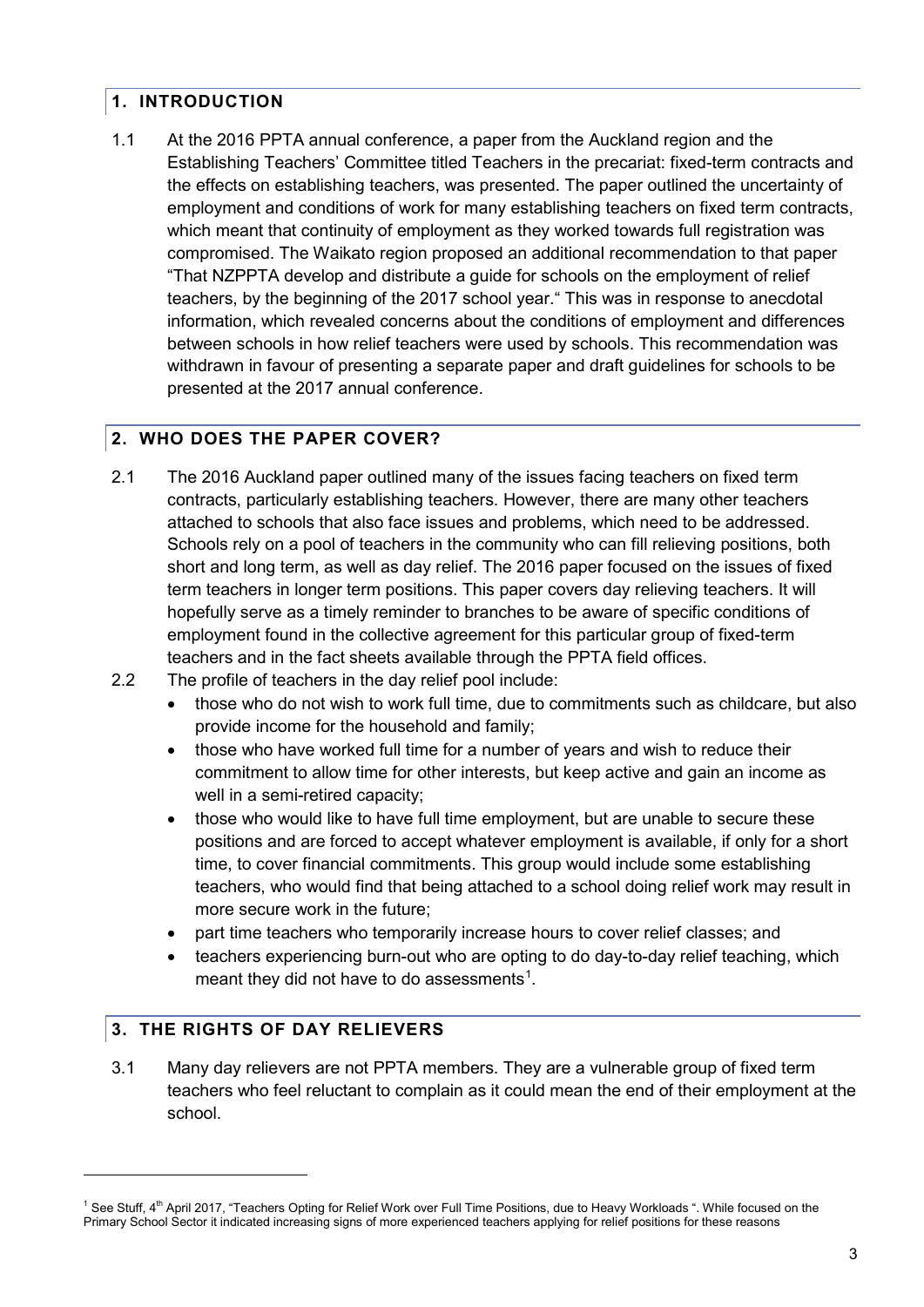- 3.2 There are specific employment conditions for day relievers. It is important that teachers taking these positions know what these are, and particularly important that they get agreements in writing.
- 3.3 The references in the Secondary Teachers' Collective Agreement covering Fixed Term day relief positions include 3.2.3, 3.2.5, 4.4, 4.5.2 4.8.4, 5.2.6, 7.7, Appendix D (1.6).

## <span id="page-4-0"></span>**4. PAYMENT**

4.1 Day relievers are paid at a maximum rate of step 6 of the salary scale, even if they would otherwise be eligible to be paid at the top step. Their payment for relief includes holiday pay.

## <span id="page-4-1"></span>**5. HOURS**

- 5.1 Day relievers can either be employed by the hour or by the day.
- 5.2 They cannot be employed for less than two hours on any day and they must be paid for an hour if there is a gap of an hour and a half between duties.

## <span id="page-4-2"></span>**6. EXPECTATIONS**

- 6.1 If they are employed by the day they are paid at 1/190th of step 6 (or their actual rate if lower than step 6) and they can be regarded as 'replacing a teacher' so they might be given classroom cover/teaching and form time, grounds duty etc. during the normal school day.
- 6.2 If they are employed by the hour then for each hour employed they are paid at 1/950th of step 6 (or their actual rate if lower than step 6). In this case they should only be expected to work for the hours they are actually paid. So, if they are asked to do form time, grounds duty etc. then these are hours that should be included for payment.
- 6.3 Often employers do not tell relievers beforehand whether they are being paid by the hour or by the day, and they confuse the expectations they can have for those paid by the hour.

## <span id="page-4-3"></span>**7. CERTIFICATION AND ATTESTATION**

7.1 Day relievers have to be certificated and require attestation if they are still progressing up the salary scale. Attestation and certification require that a school acts as an 'employing school' to do their attestation and endorse their certification.

## <span id="page-4-4"></span>**8. ALLOWANCES**

8.1 There is a travel allowance for day relievers who travel more than 20km a day to get to and from the school they are relieving at. They can claim an additional travel allowance if they have to transport a child to childcare to be able to relieve.

#### <span id="page-4-5"></span>**9. THEIR EMPLOYMENT AGREEMENT**

9.1 Day relievers have an employment agreement with the school the moment they are asked and agree to do work. This should be in writing. While the teacher may be a casual appointment the employer is still responsible for them if there are questions about competence or behaviour (for example complaints to the Education Council or from parents).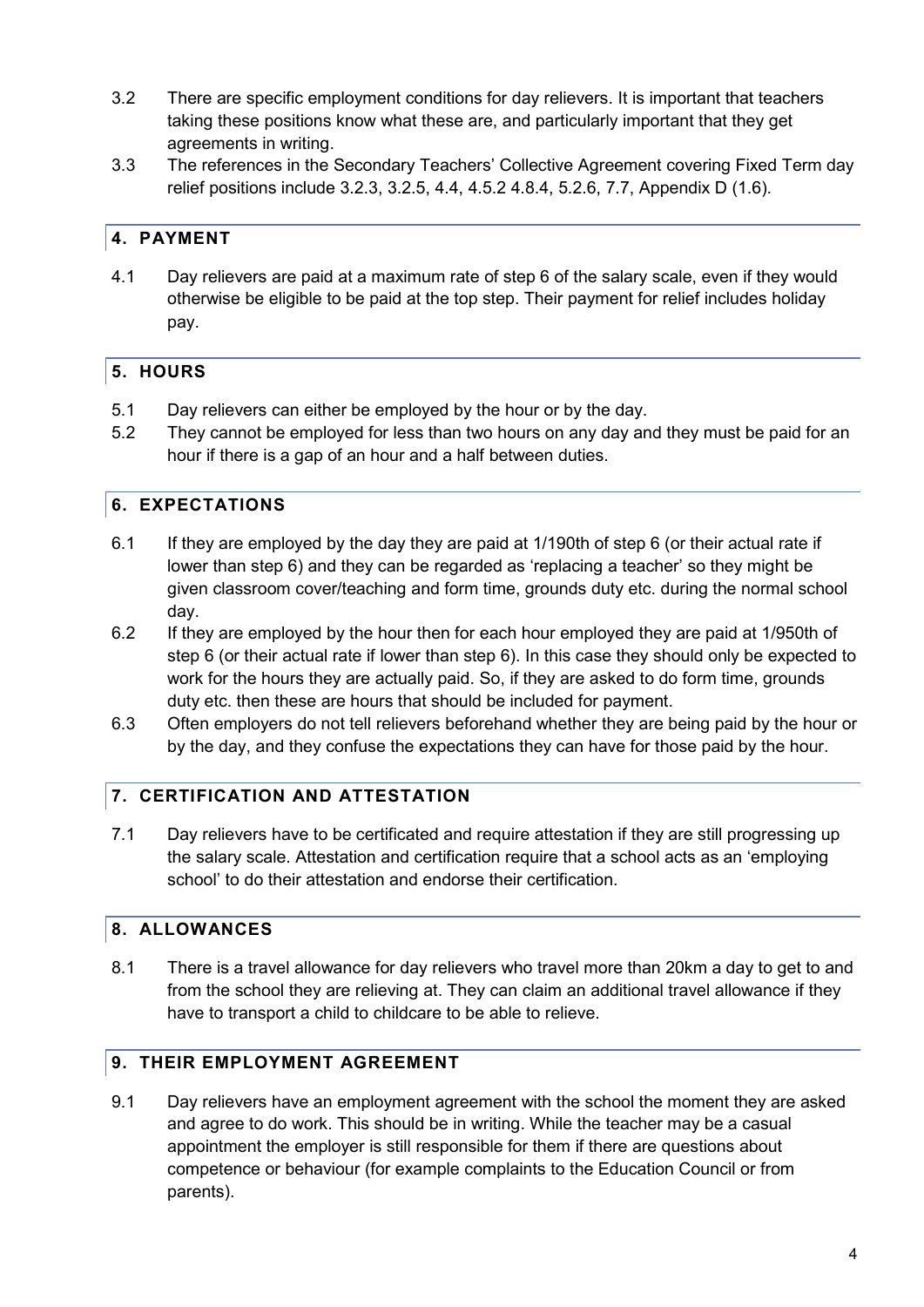#### <span id="page-5-0"></span>**10.GENERAL RIGHTS AND PROTECTIONS**

10.1 While employed, day relievers have the same rights and protections under all relevant legislation as other teachers.

#### <span id="page-5-1"></span>**11.AREAS OF CONCERNS FOR RELIEF TEACHERS IN SCHOOLS**

11.1 There appear to be significant differences in how schools interpret the conditions laid out in the collective agreement for day relievers. They can often be working and fulfilling their obligations under poor conditions.

#### <span id="page-5-2"></span>**12.CONTRACTUAL RIGHTS**

- 12.1 PAYMENTS AND HOURS OF WORK
- 12.1.1 The main anomalies between schools relate to how time is calculated some schools deal in half days and others in total hours. Some schools are paying for down time, when no cover is available, causing a gap in the programme while on site. This leads to differences, such as when a reliever is asked to cover periods 1, 3 and 5 in a five hour-period day.
- 12.1.2 Some schools will want to pay only for the three hours but the STCA requires that they either pay between for four hours and a whole day.

Four hours: This is because they are paid for the hours they work in front of classes (1, 3, 5) and an hour for the gap between period 3 and period 5 (which, as it includes a 40 minute lunch break, exceeds 1.5 hours).

Whole day: If wanting the reliever to cover form time and grounds duty between classes and at lunch break, which would exceed duties of five hours in total.

- 12.1.3 If a reliever is required for each period in a five period day, plus a tutor group and one duty then this is more than five hours and the school can only then appoint the teacher 'by the day'. They can then expect the duty to be covered. The same goes for looking after a form group and more than five hours in some cases is not recognized.
- 12.1.4 If a reliever covers four 55 minute periods, the total hours worked are 3 hours 40 minutes. If there is no more relief for the fortnight the payment must either be for 3 hours 40 minutes or rounded up as the employer is required to pay for the time worked.
- 12.1.5 While the provisions of the STCA are clear, many schools do not seem to understand their responsibilities in terms of identifying for relievers which provision they are being employed for and some seek save money, at the cost of the relievers' time, by paying only for the timetabled hours while expecting the relievers to do additional (unpaid) duties.

#### 12.2 ALLOWANCES

12.2.1 Employers often try to bully relievers out of claiming the travel allowance or punish people who ask for it by not employing them again.

#### 12.3 CERTIFICATION AND ATTESTATION

12.3.1 Gaining registration is also an issue, as most schools insist on relief teachers being fully registered, but it is difficult to gain sufficient hours and support if employment is broken and casual. It is often difficult for day relievers to get a school to act as a lead school for the purpose of attestation and certification.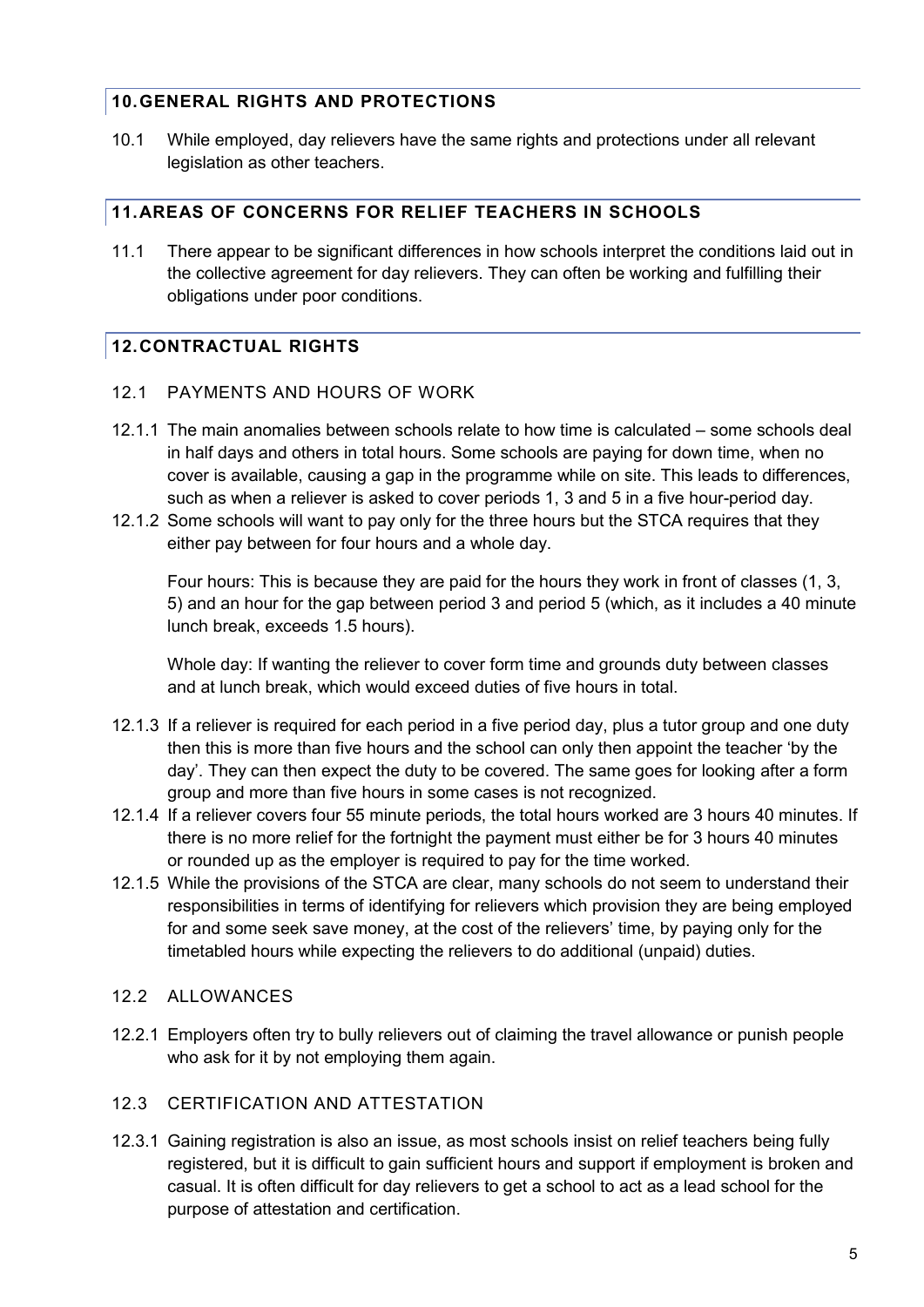#### 12.4 ZERO HOUR EMPLOYMENT

12.4.1 There is anecdotal evidence that schools are requiring day relief teachers to agree to be available on an "as needs basis ", effectively a zero hours contract, which can limit the chances of taking other jobs and which is illegal.

#### 12.5 SUPPORT FROM THE BRANCH

12.5.1 Day relief coordinators have a difficult job managing staff absence while operating within budget constraints. However, relievers and other teachers in non-permanent tenure positions are perhaps not aware of their rights and will often not complain because they are afraid of not getting further work at the school.

#### 12.6 KNOWING THE COLLECTIVE AGREEMENT

12.6.1 Schools and branches would do well to refresh their knowledge of these sections of the collective, particularly those who coordinate day relief and senior management, as well as branch officers, to check whether relievers are being treated as they should be.

#### <span id="page-6-0"></span>**13.TREATMENT AND CONDITIONS OF EMPLOYMENT**

- 13.1 Relievers are a valuable resource for schools but day relieving is a challenging role one of inconsistency and uncertainty being on call and being required at short notice - and relievers are often poorly supported in schools. Good management practices would make the role a lot easier for the reliever and reduce problems for the school.
- 13.2 The following suggestions will help the coordinator of relief and the reliever to feel happy and confident in their important roles and address a number of issues which currently commonly plague day relievers. These could be further developed into association advice and guidelines on the use of day relievers.
	- Make the reliever welcome in your school on their first day. Introduce them to staff and provide them with a comprehensive pack or handbook about the school (routines, key personnel, school plan, daily times, and discipline system). An orientation tour of the school could be part of this.
	- It is important to contact the reliever early preferably the night before. While it is not possible in all cases, as much information about the day(s) should be given: classes, subjects and other duties, particularly outside.
	- The day relief coordinator should be easy to contact by phone and email.
	- Have adequate work and appropriate work left for the classes where this is possible and work that is not too short, too vague and too difficult without expert knowledge. "They know what to do", "Continue with yesterday's work", "They are finishing off work", "show this video " or "Take them to the Computer Room", are examples of things to avoid if you can. Departments/faculties that have emergency lessons available are a boon to relievers.
	- Ensure there is access to classrooms.
	- Ensure there is access to technology such as a lap top when required to take rolls and show DVDs.
	- Have the school's daily plan available to know what is happening each day
	- Provide rolls with ID photos for easy identification of students or a seating plan to help in classroom management
	- Explain the processes for dealing with problems. Knowledge of who to contact, such as deans and head of department/faculty, for assistance is essential.